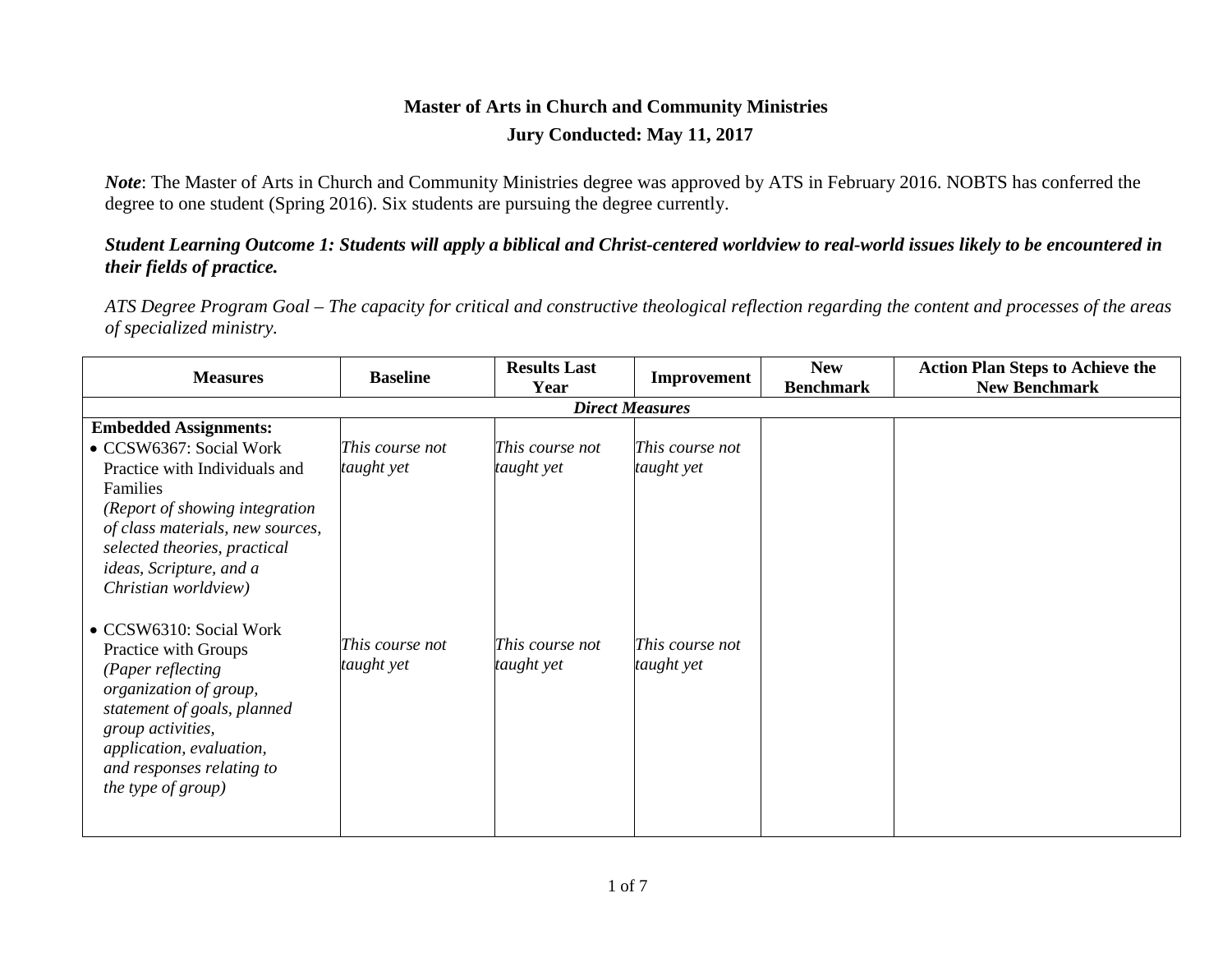| CCSW6368: Social Work<br>Practice with Organizations and<br>Communities<br>$(15$ -page synthesis paper of<br>specific social problem,<br>application of specific macro<br>social work intervention, and<br>situation of which placed in a<br>biblical and Christocentric<br>worldview.                                                                                                                                                                                                                                                                                                                                                    | • 100% of students<br>scored 3 or<br>higher on a 5-pt.<br>scale                                                                                                                                                                                     | $\bullet$ 75% of students $\bullet$<br>will score 4 or<br>higher on a 5-pt.<br>scale                                                         | Emphasize the application of a<br>biblical and Christ-centered<br>worldview to real-world issues in<br>addressing the embedded assignment<br>requirements.                                                                                                                                                                                                                         |
|-------------------------------------------------------------------------------------------------------------------------------------------------------------------------------------------------------------------------------------------------------------------------------------------------------------------------------------------------------------------------------------------------------------------------------------------------------------------------------------------------------------------------------------------------------------------------------------------------------------------------------------------|-----------------------------------------------------------------------------------------------------------------------------------------------------------------------------------------------------------------------------------------------------|----------------------------------------------------------------------------------------------------------------------------------------------|------------------------------------------------------------------------------------------------------------------------------------------------------------------------------------------------------------------------------------------------------------------------------------------------------------------------------------------------------------------------------------|
|                                                                                                                                                                                                                                                                                                                                                                                                                                                                                                                                                                                                                                           | <b>Indirect Measures</b>                                                                                                                                                                                                                            |                                                                                                                                              |                                                                                                                                                                                                                                                                                                                                                                                    |
| Master of Arts in Church and<br><b>Community Ministries Student</b><br>Feedback Survey, Questions 3 and 4<br>Question 3: "How well do you<br>think the Master of Arts in Church<br>and Community Ministries degree<br>is equipping you to value a biblical<br>and Christ-centered worldview in<br>the practice of church and<br>community ministry?"<br>Question 4: "How well do you<br>think the Master of Arts in Church<br>and Community Ministries degree<br>is meeting your expectations in<br>regard to equipping you to value a<br>biblical and Christ-centered<br>worldview in the practice of<br>church and community ministry?" | • The average of<br>all student<br>scores was 4.3<br>out of 5 (Spring)<br>2017 survey, 3<br>of 6 students<br>responding)<br>• The average of<br>all student<br>scores was 4.3<br>out of 5 (Spring<br>2017 survey, 3<br>of 6 students<br>responding) | The average of<br>student scores<br>will be 4.35 on<br>a 5-pt. scale<br>The average of<br>student scores<br>will be 4.35 on a<br>5-pt. scale | To increase participation:<br>o Send survey out earlier in the<br>semester.<br>o Increase from 1 to 2 reminders.<br>To increase rating: reiterate<br>components in embedded assignment.<br>To increase participation:<br>o Send survey out earlier in the<br>semester.<br>o Increase from 1 to 2 reminders.<br>To increase rating: reiterate<br>components in embedded assignment. |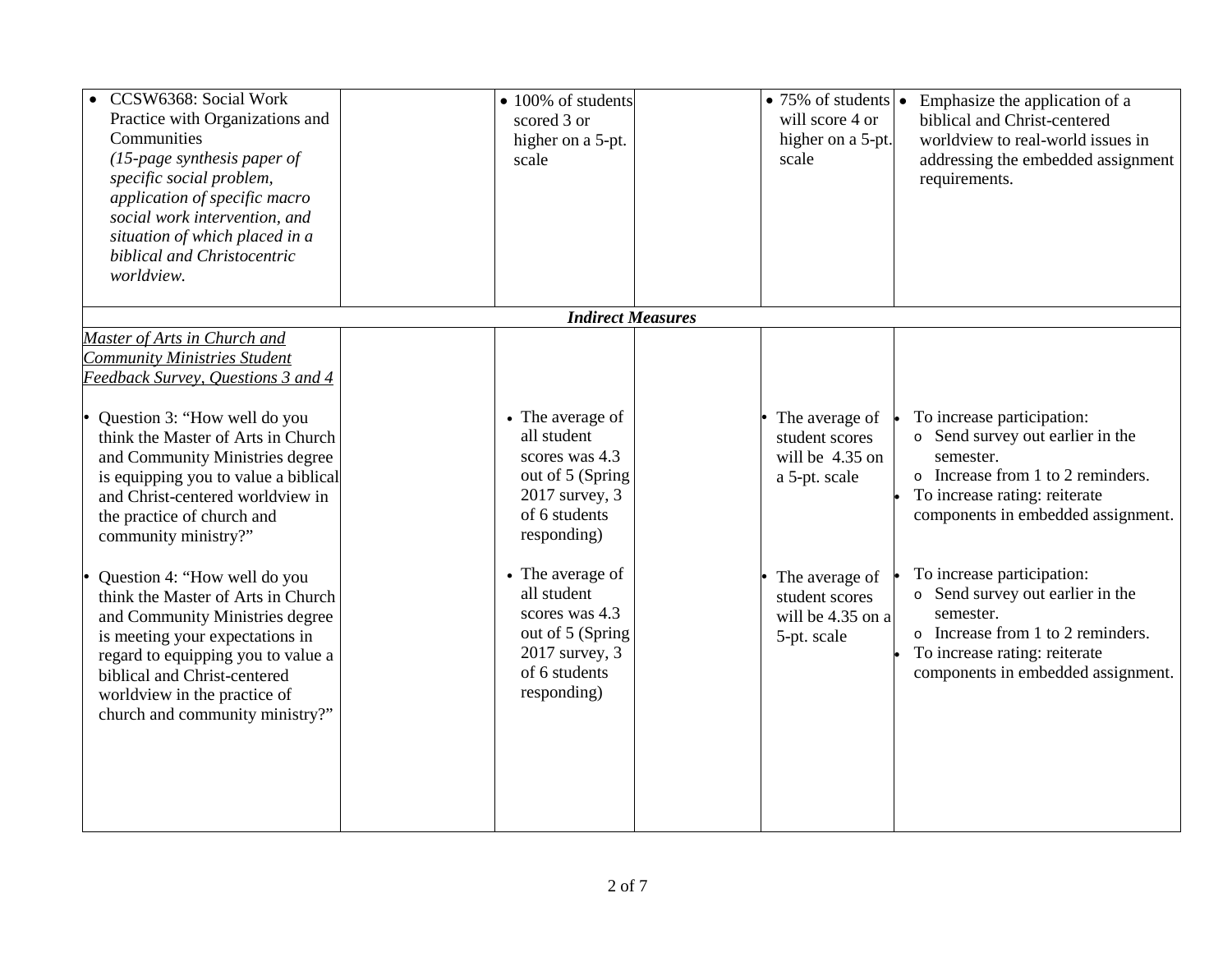# *Student Learning Outcome 2: Students will utilize practical skills in their social work courses.*

*ATS Degree Program Goal – Skill in the design, implementation, and assessment of ministry in these specialized areas.*

| <b>Measures</b>                                                                                                                                                                                                                                                                | <b>Baseline</b>               | <b>Results Last</b><br>Year<br><b>(Spring 2017)</b>                                                | Improvement                   | <b>New</b><br><b>Benchmark</b>                                                | <b>Action Plan Steps to Achieve the</b><br><b>New Benchmark</b>                    |
|--------------------------------------------------------------------------------------------------------------------------------------------------------------------------------------------------------------------------------------------------------------------------------|-------------------------------|----------------------------------------------------------------------------------------------------|-------------------------------|-------------------------------------------------------------------------------|------------------------------------------------------------------------------------|
|                                                                                                                                                                                                                                                                                |                               | <b>Direct Measures</b>                                                                             |                               |                                                                               |                                                                                    |
| <b>Embedded Assignments</b>                                                                                                                                                                                                                                                    |                               |                                                                                                    |                               |                                                                               |                                                                                    |
| <b>CCSW6367: Social Work Practice</b><br>with Individuals and Families<br>(Report of showing integration of class<br>materials, new sources, selected<br>theories, practical ideas, Scripture,<br>and a Christian worldview.)                                                  | This course not<br>taught yet | This course not<br>taught yet                                                                      | This course not<br>taught yet |                                                                               |                                                                                    |
| CCSW6310: Social Work Practice<br>with Groups<br>(Paper reflecting organization of<br>group, statement of goals, planned<br>group activities, leadership of<br>activities, application, evaluation, and<br>responses relating to the type of<br>group.)                        | This course not<br>taught yet | This course not<br>taught yet                                                                      | This course not<br>taught yet |                                                                               |                                                                                    |
| CCSW6368: Social Work Practice<br>with Organizations and Communities<br>$(15$ -page synthesis paper of specific<br>social problem, application of specific<br>macro social work intervention, and<br>situation of which placed in a biblical<br>and Christocentric worldview.) |                               | • $100\%$ of<br>students scored<br>3 or higher on a<br>5-pt. scale<br>(Spring 2017,<br>3 students) |                               | $\cdot$ 50% of<br>students will<br>score 4 or<br>higher on a 5-<br>pt. scale. | • Emphasize the utilization of<br>practical skills in this embedded<br>assignment. |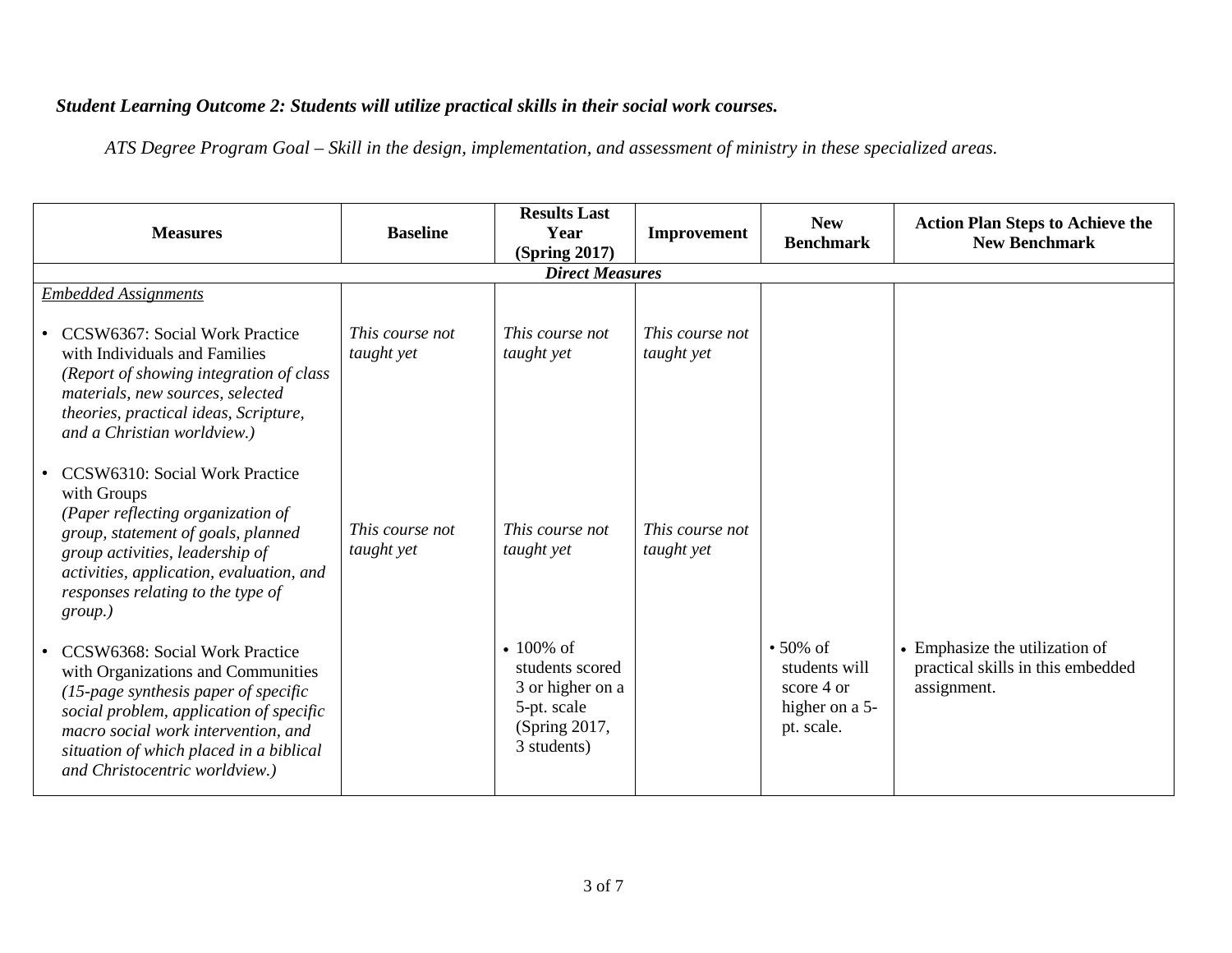| <b>Indirect Measures</b>                                                                                                                                                    |                 |                                     |             |                                        |                                                                                                                                                                                                  |  |
|-----------------------------------------------------------------------------------------------------------------------------------------------------------------------------|-----------------|-------------------------------------|-------------|----------------------------------------|--------------------------------------------------------------------------------------------------------------------------------------------------------------------------------------------------|--|
| Master of Arts in Church and                                                                                                                                                | <b>Baseline</b> | Results                             | Improvement | New                                    | <b>Action Plan</b>                                                                                                                                                                               |  |
| Community Ministries, Questions 5 and                                                                                                                                       |                 |                                     |             | <b>Benchmark</b>                       |                                                                                                                                                                                                  |  |
|                                                                                                                                                                             |                 |                                     |             |                                        |                                                                                                                                                                                                  |  |
| • Question 5: "How well do you think the<br>Master of Arts in Church and<br>Community Ministries degree is<br>equipping you to utilize practical skills<br>in social work?" |                 | $\bullet$ 4.3 out of 5-pt.<br>scale |             | $\bullet$ 4.35 out of a<br>5-pt. scale | Emphasize the utilization of<br>practical skills in the<br>embedded assignments in<br>CCSW6367: Social Work<br>Practice with Individuals and<br>Families, CCSW6310:<br>Social Work Practice with |  |
| • Question 6: "To what extent is the<br>Master of Arts in Church and                                                                                                        |                 |                                     |             |                                        | Groups, and CCSW6368:<br>Social Work Practice with                                                                                                                                               |  |
| Community Ministries degree meeting<br>your expectations in regard to<br>equipping you to utilize practical skills                                                          |                 | $\bullet$ 4.3 out of 5-pt.<br>scale |             | $\bullet$ 4.35 out of a<br>5-pt. scale | Organizations and<br>Communities                                                                                                                                                                 |  |
| in social work?"                                                                                                                                                            |                 |                                     |             |                                        |                                                                                                                                                                                                  |  |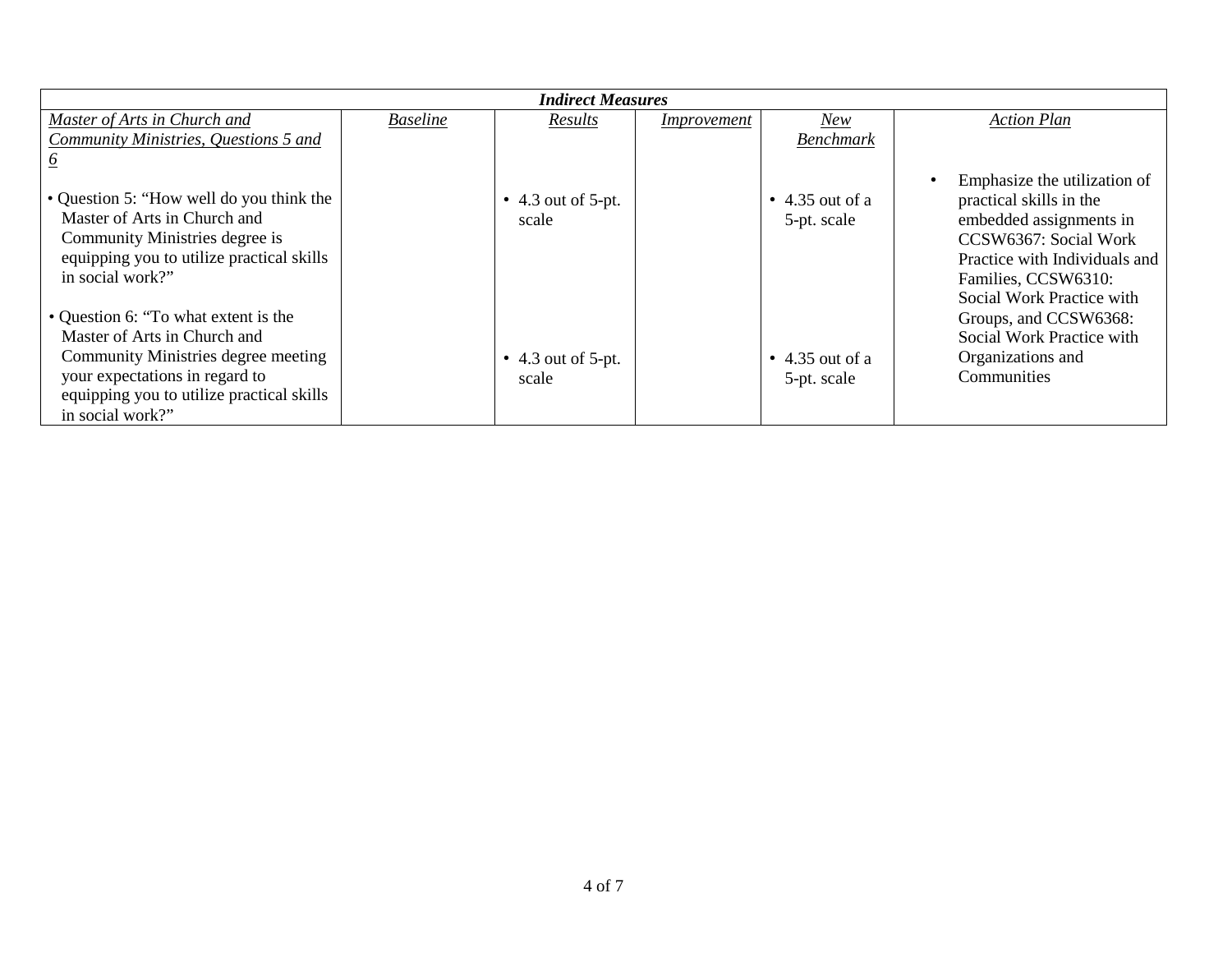## *Student Learning Outcome 3: Students will apply principles of church and community ministry in a variety of ministry contexts.*

| <b>Measures</b>                                                                                                  | <b>Baseline</b>                                                                                                                                                                                                                                                                                                                                                           | <b>Results Last</b><br>Year                                                                                | Improvement | <b>New</b><br><b>Benchmark</b>                                                                      | <b>Action Plan Steps to Achieve the</b><br><b>New Benchmark</b>                                                                                      |  |  |
|------------------------------------------------------------------------------------------------------------------|---------------------------------------------------------------------------------------------------------------------------------------------------------------------------------------------------------------------------------------------------------------------------------------------------------------------------------------------------------------------------|------------------------------------------------------------------------------------------------------------|-------------|-----------------------------------------------------------------------------------------------------|------------------------------------------------------------------------------------------------------------------------------------------------------|--|--|
|                                                                                                                  |                                                                                                                                                                                                                                                                                                                                                                           | <b>(Spring 2017)</b>                                                                                       |             |                                                                                                     |                                                                                                                                                      |  |  |
| <b>Direct Measures</b>                                                                                           |                                                                                                                                                                                                                                                                                                                                                                           |                                                                                                            |             |                                                                                                     |                                                                                                                                                      |  |  |
| <b>Embedded Assignments</b><br>• CCSW6364: Church and<br><b>Community Ministries</b><br>(Ministry design paper.) | • 100% of students<br>scored 3 or<br>higher on 5-pt.<br>scale in<br>Understanding<br>(Spring $2016^*$ )                                                                                                                                                                                                                                                                   | • $71\%$ of<br>students scored<br>3 or higher on<br>5-pt. scale in<br>Understanding<br>(Spring 2017)       | $-29%$      | • $71.5\%$ of<br>students will<br>score 3 or<br>higher on a 5-<br>pt. scale in<br>Understandin<br>g | • Emphasize the application of<br>principles of church and<br>community ministry in ministry<br>contexts in the embedded<br>assignment requirements. |  |  |
|                                                                                                                  | • 88% of students<br>scored 3 or<br>higher on 5-pt.<br>scale in<br>Application<br>(Spring $2016^*$ )<br>*Note: This baseline<br>based on one<br>semester of data only.<br>This was an<br>exceptional Internet<br>group with students<br>already actively<br>engaged in church<br>and community<br>ministries, with many<br>serving their<br>churches in this<br>capacity. | 85% of<br>$\bullet$<br>students scored<br>3 or higher on<br>5-pt. scale in<br>Application<br>(Spring 2017) | $-3%$       | • 85.5% of<br>students will<br>score 3 or<br>higher on 5-<br>pt. scale in<br>Application            |                                                                                                                                                      |  |  |

*ATS Degree Program Goal – An understanding of the various disciplines that undergird the area of specialized ministry.*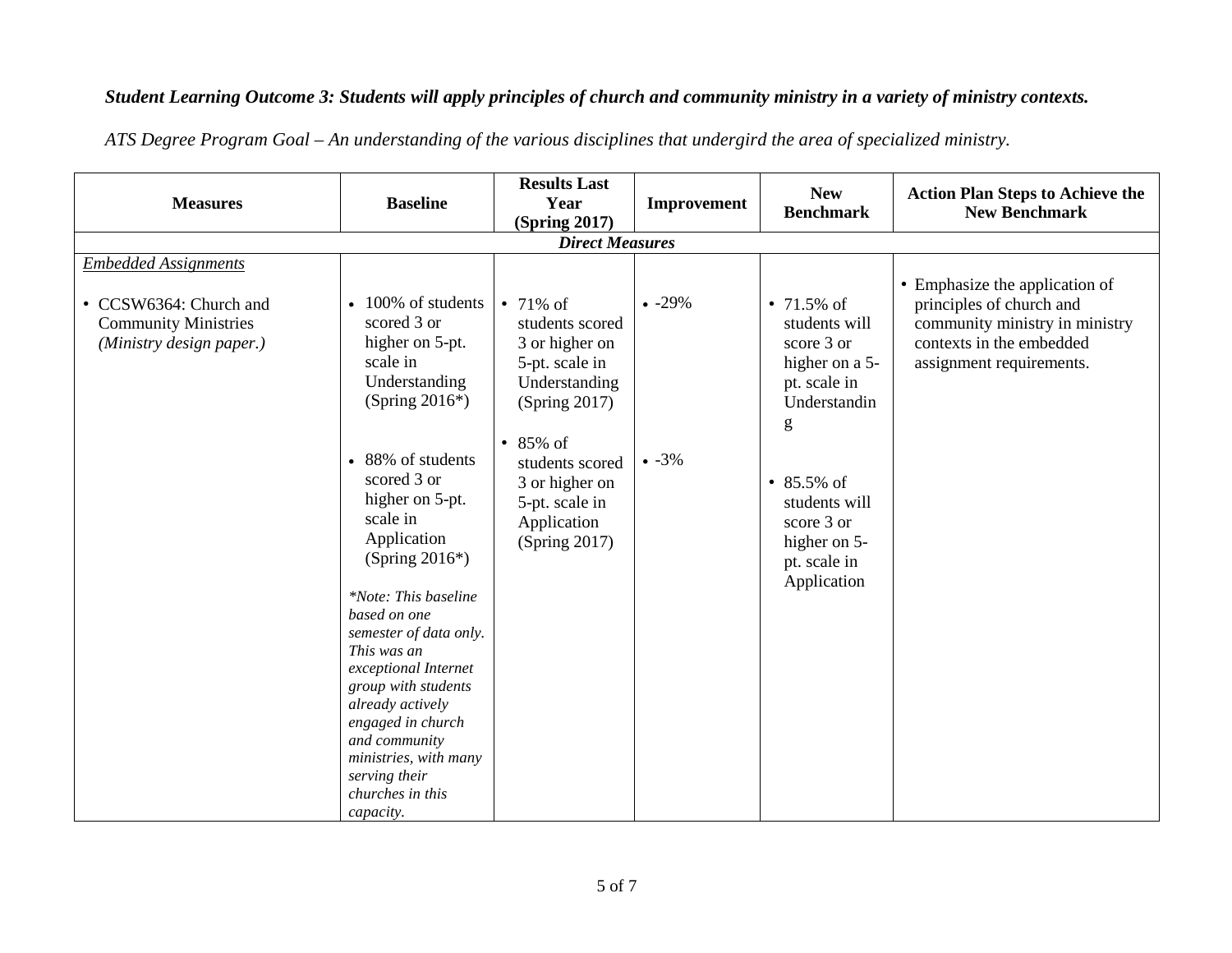| <b>Indirect Measures</b>                                                                                                                                                                                               |                                           |                                                                                                                       |                  |                                                                      |                                                                                                                                                                                                  |  |  |
|------------------------------------------------------------------------------------------------------------------------------------------------------------------------------------------------------------------------|-------------------------------------------|-----------------------------------------------------------------------------------------------------------------------|------------------|----------------------------------------------------------------------|--------------------------------------------------------------------------------------------------------------------------------------------------------------------------------------------------|--|--|
| <b>Supervised Ministry 2 Course</b><br>Evaluations, Question 6                                                                                                                                                         |                                           |                                                                                                                       |                  |                                                                      |                                                                                                                                                                                                  |  |  |
| • "I can take things I learned in<br>this course and apply them to<br>my ministry situation."                                                                                                                          | $\bullet$ 4.25 out of 5                   | $\bullet$ 4.82 out of 5                                                                                               | $\bullet + 0.57$ | $\bullet$ 4.83 out of 5                                              | Ask students on personal<br>$\bullet$<br>reflection form, "How can you use<br>the things you learned in the<br>course to your ministry situation."                                               |  |  |
| Degree Program Student Survey<br>Question<br>• "In your ministry context, how<br>well do you feel NOBTS<br>prepared you to fulfill the Great<br>Commission and the Great<br>Commandments through the<br>local church?" | • 85% rate it 3 or<br>higher on a 5 scale | $\bullet$ 99.6% average<br>for fall and<br>spring $2016$ -<br>17; 92.6%<br>were $4.0$ or<br>higher, $4.49$<br>average | • $+14.6\%$      | • $85\%$ will rate<br>it 4 or higher,<br>or average<br>4.5 or higher | Attention to the institution's<br>$\bullet$<br>mission statement (partially<br>reiterated in this question) during<br>the Centennial celebration should<br>bring increased focus to this target. |  |  |